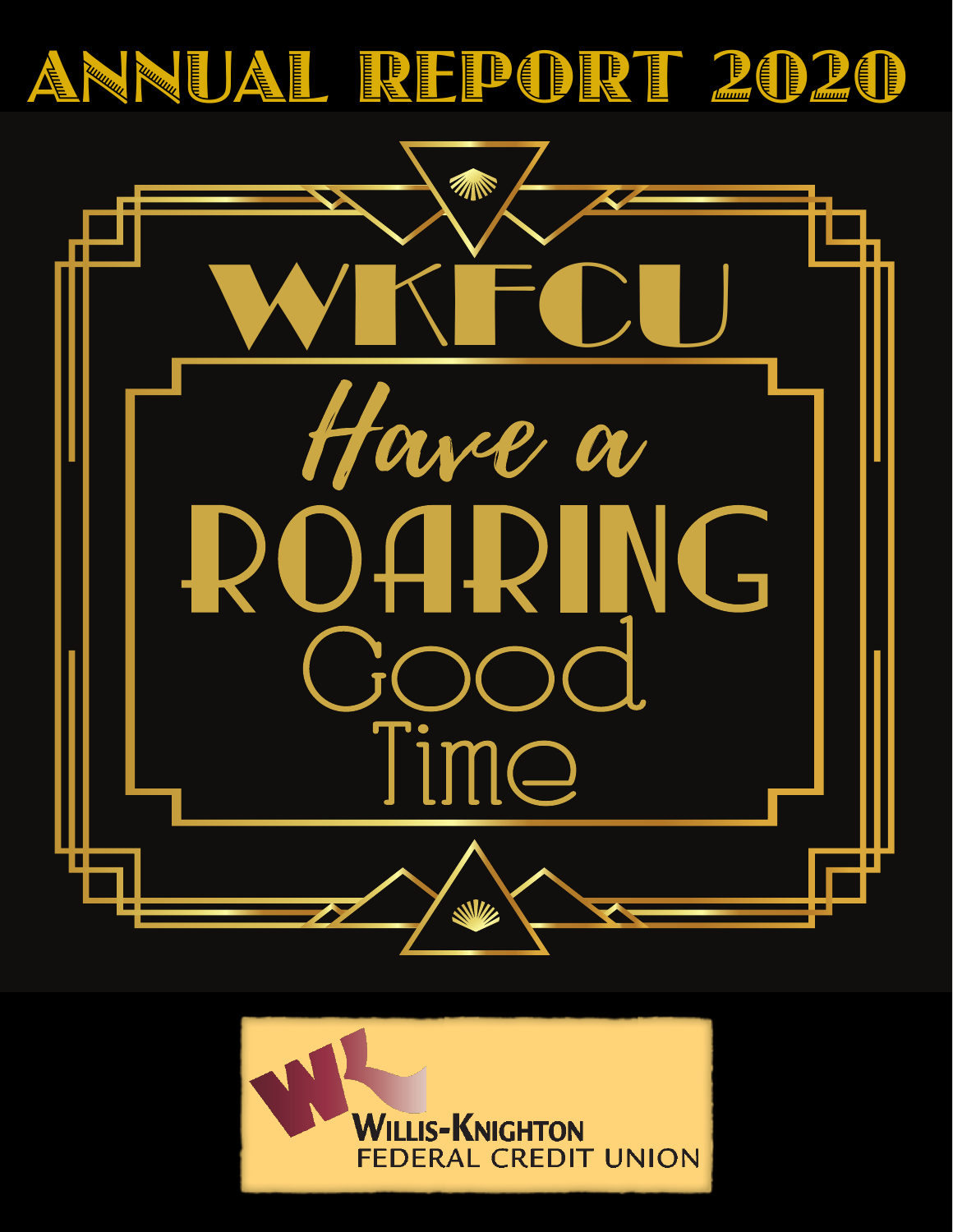Report of the Chairman and CEO

The Board of Directors and Senior Management are pleased to report a year of strong financial performance even in a year of great uncertainty.

Here are some highlights of what we accomplished in 2020:

- Welcomed 418 new members reaching 7,719 total members
- Produced 1,362 new loans for a total of \$10,038,050
- Added 287 new checking accounts
- Ended 2020 with a net worth ratio of 14.57% (more than double the regulator's requirement to be well-capitalized)
- Controlled delinquency at 0.24%
- Ended 2020 with a 0.78% Return on Assets
- Continue to offer competitive loan interest rates and deposit dividend rates
- Increased Internet Teller and Mobile App usage to 3,778 members 49% of the membership
- Continued to promote Shazam Brella as a way to help mitigate debit card fraud for our members
- Implemented Remote Deposit Capture as a convenience to our members
- Our Credit Union employees were involved in making our community a better place to live by volunteering time and donating money to various causes

We are excited to continue the following plans to strengthen your credit union in 2021.

- Continue to provide our members with the best possible products and services through the difficult times of 2021
- Upgrade Internet Teller platform
- Upgrade Bossier Branch drive-thru system
- Consider e-Signature and on-line loans for lending
- Consider a rewards program for both our debit cards and credit cards

On behalf of the Board of Directors, Management, and each of our employees, we would like to extend our most sincere appreciation for your continued trust and loyalty. Willis-Knighton Federal Credit Union remains safe and strong and we continue to serve you in new and exciting ways. We continue our commitment to be the answer for your financial needs and to provide you exceptional service with every interaction. WE ARE HERE FOR YOU!

Today – we celebrate YOU! Thank you for being our member!

Jaf Fielder, Chairman-Board of Directors Courtney Barrett, CEO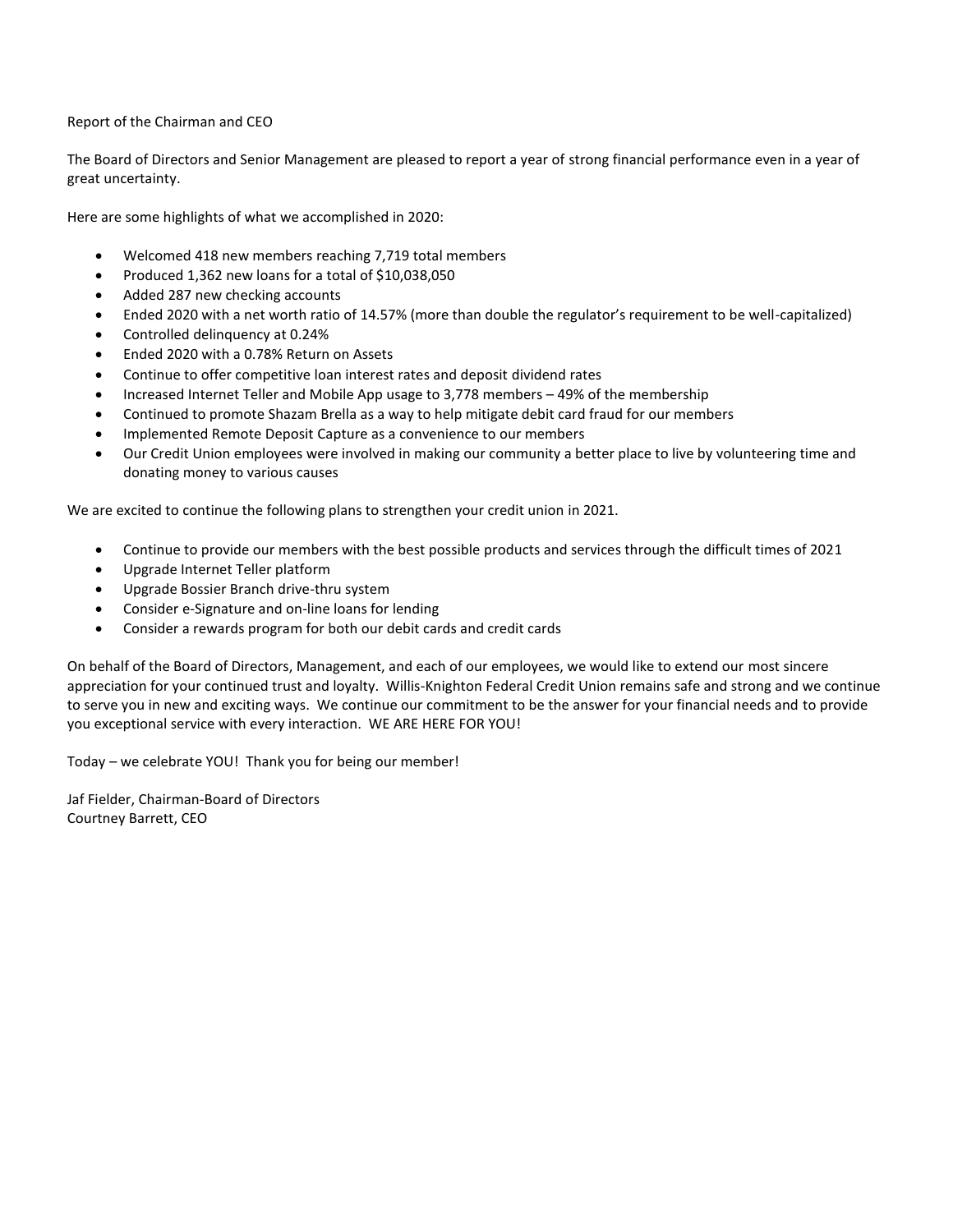#### Balance Sheets December 31, 2020 and 2019

### Assets

|                                     | 2020         | 2019         |
|-------------------------------------|--------------|--------------|
| Cash and cash equivalents           | \$14,418,042 | \$8,450,055  |
| <b>Time Deposits</b>                | 997,000      | 1,943,000    |
| Loans receivable, net of ALL        | 21,563,172   | 21,585,602   |
| Capital share deposits in corporate |              |              |
| credit unions                       | 63,292       | 63,292       |
| Property and equipment,             | 546,224      | 577,430      |
| Accrued interest receivable         | 49,605       | 46,741       |
| <b>NCUSIF deposit</b>               | 272,631      | 257,577      |
| Other assets                        | 108,877      | 138,336      |
| <b>Total Assets</b>                 | \$38,018,842 | \$33,062,033 |

# Liabilities and Members' Equity

| Members' share accounts                               | \$32,222,451 | \$27,620,098 |
|-------------------------------------------------------|--------------|--------------|
| Official checks outstanding                           | 205,846      | 117,091      |
| Accrued interest payable                              | 26,374       | 37,272       |
| Accounts payable and other liabilities                | 26,417       | 25,333       |
| <b>Total Liabilities</b>                              | 32,481,088   | 27,799,794   |
| Regular reserve                                       | 464,674      | 464,674      |
| <b>Undivided Earnings</b>                             | 5,073,080    | 4,797,565    |
| Total members' equity<br><b>Total Liabilities and</b> | 5,537,754    | 5,262,239    |
| Members' Equity                                       |              |              |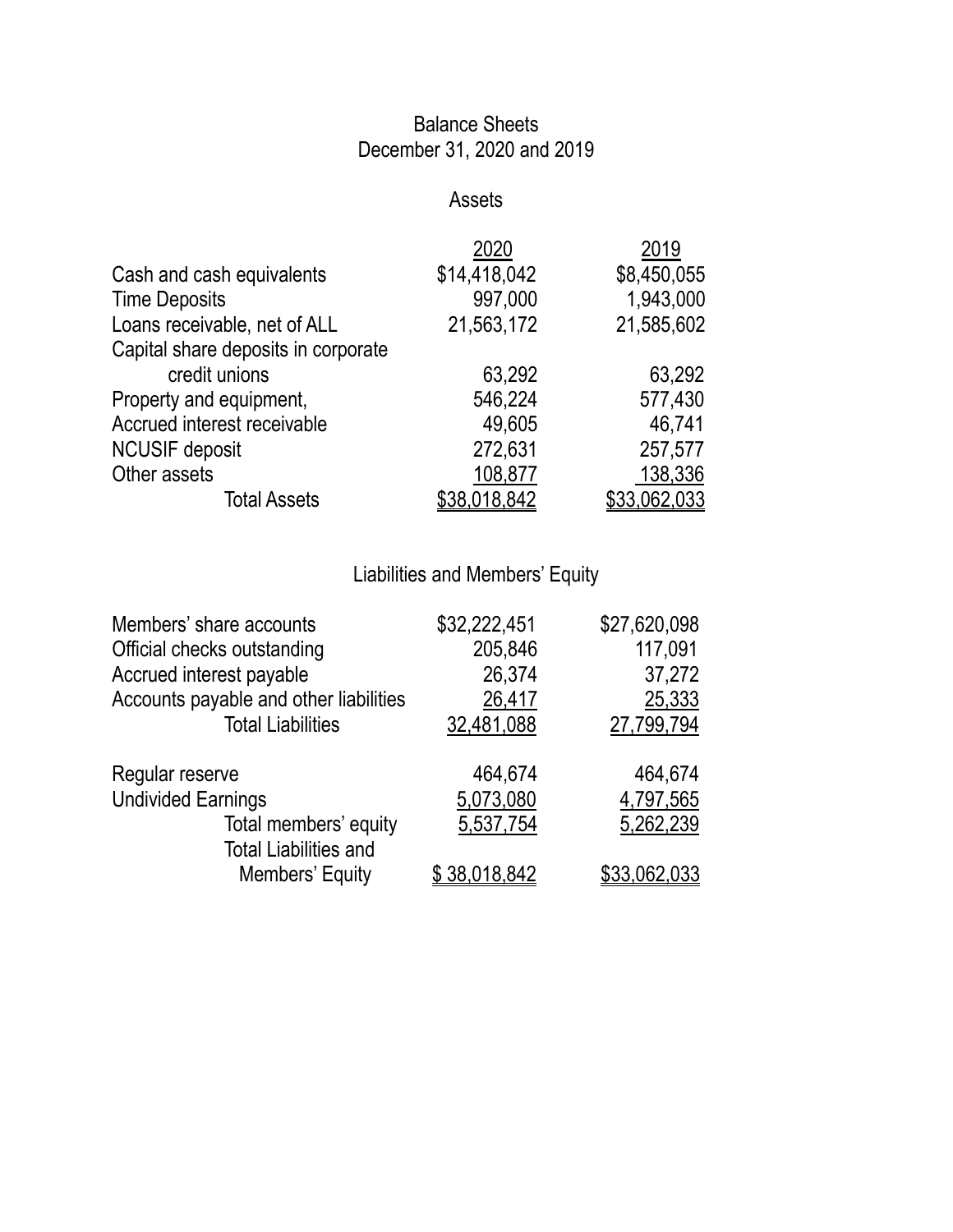## Statements of Income Years Ended December 31, 2020 and 2019

|                                                                                                                                                              | 2020                                       | 2019                                       |
|--------------------------------------------------------------------------------------------------------------------------------------------------------------|--------------------------------------------|--------------------------------------------|
| Interest Income<br>Loans<br>Investments<br>Total interest income                                                                                             | \$1,118,391<br>50,672<br>1,169,063         | \$1,096,221<br>110,041<br>1,206,262        |
| Interest Expense<br>Members' share accounts<br>Other borrowed funds<br>Total interest expense                                                                | 156,415<br><u>156,415</u>                  | 185,053<br>185,053                         |
| Net interest income                                                                                                                                          | 1,012,648                                  | 1,021,209                                  |
| <b>Provision for loan losses</b>                                                                                                                             | 20,000                                     | 95,000                                     |
| Net interest income after<br>provision for loan losses                                                                                                       | 992,648                                    | 926,209                                    |
| Non-interest Income<br>Share account fees<br>Other fees and income<br>Total non-interest income                                                              | 258,597<br>249,404<br>508,001              | 335,563<br>231,152<br>566,715              |
| General and administrative expenses<br><b>Compensation and benefits</b><br>Occupancy and maintenance<br>Office and operations<br>Total general and admin exp | 729,777<br>117,675<br>377,682<br>1,225,134 | 682,442<br>125,238<br>465,859<br>1,273,539 |
| Net Income                                                                                                                                                   | <u>\$275,515</u>                           | <u>\$219,385</u>                           |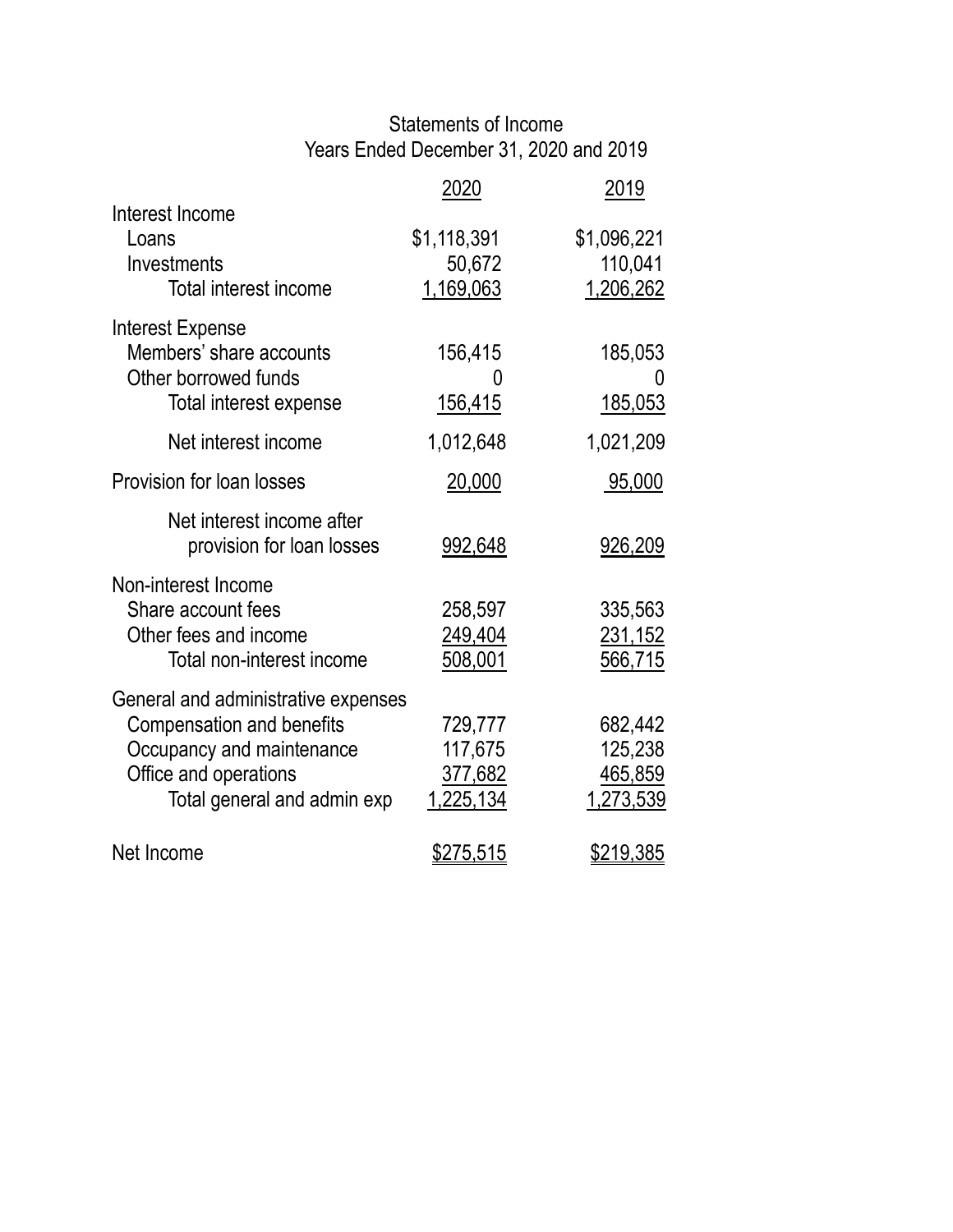#### Report of the Supervisory Committee

The Supervisory Committee is appointed by the Board of Directors, but works independently of the Board for the purpose of ensuring accurate records and protection of members' funds. We ensure that a quality system of checks and balances is maintained. The committee also utilizes the support of management to review selected areas of the credit union operations on an on-going basis.

The Supervisory Committee acts as a guardian of the credit union by ensuring that operations are conducted in accordance with governing rules and regulations and assets are properly administered. The committee retained the services of a professional outside Certified Public Accountant firm - Silas Simmons LLP - to perform a comprehensive annual audit. Additionally, the National Credit Union Administration, our regulatory agency, has conducted a thorough examination of the credit union's operations.

Based on the Supervisory Committee's interaction with the Board of Director and management of the credit union, it is the opinion of the Supervisory Committee that Willis-Knighton Federal Credit Union is conducting its affairs in a safe manner and that the financial statements presented in this annual report fairly represent the condition of Willis-Knighton Federal Credit Union at yearend 2020.

Terri Smith – Supervisory Committee Chairman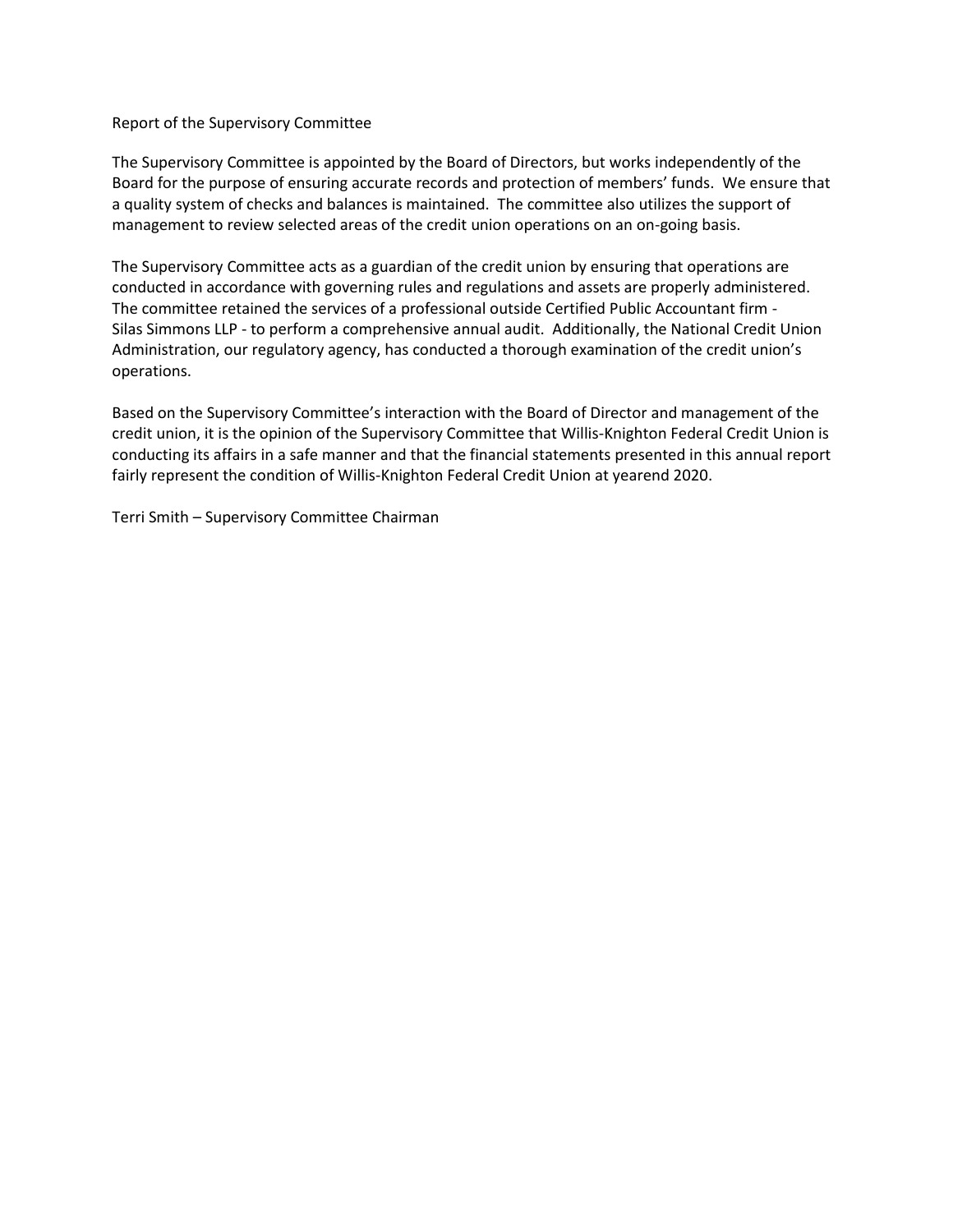#### Report of the Nominating Committee

The Board of Directors of Willis-Knighton Federal Credit Union appointed Terri Smith, Edward Rafferty and Brandon Marrs to serve as the Nominating Committee for the elections to be held at the Annual Meeting on May 13, 2021. Terri Smith served the committee as Chairperson.

The Nominating Committee is placing into nomination the following individuals to serve a three-year term expiring 2024:

> Patricia Koopman Kelly Elrod Joshua Mason